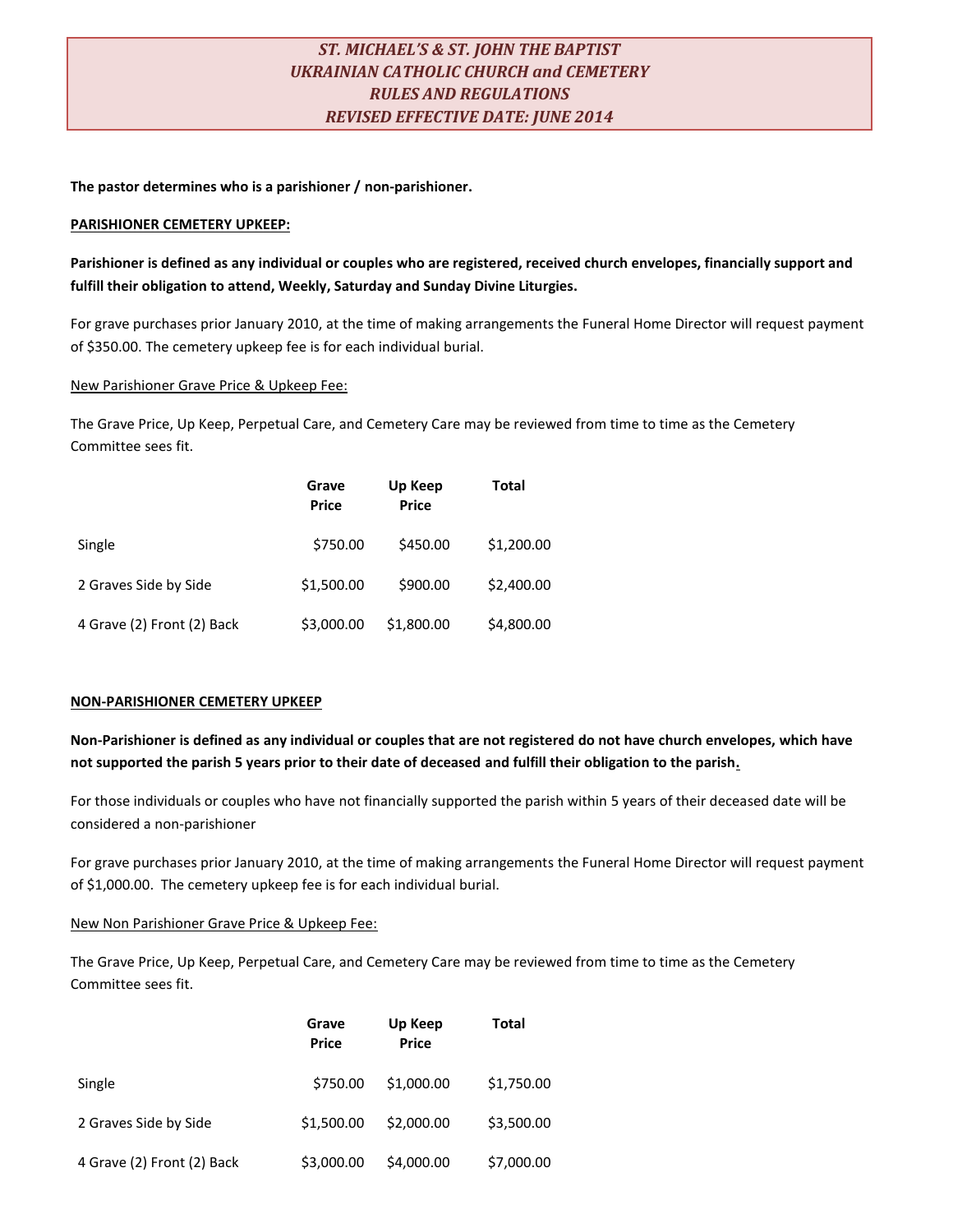The Cemetery is intended for burial of Catholic persons of Ukrainian descent and members of their families who are entitled to a Christian burial according to the rules and discipline of the Ukrainian Greek Catholic Church. The pastor shall decide any question of burial.

The cemetery transfers only the right or privilege of burial to certificate holder, and not the title to the land.

Titles to graves descend by Will, Trust Agreement or the Statues of the State of Connecticut.

Already purchased lot(s) may not be sold to others; St. Michael's and or St. John the Baptist Ukrainian Greek Catholic Church will buy back unused grave(s) at the original purchase cost of the grave. Cemetery Care, Perpetual Care or Up Keep is **nonrefundable.** If a refund is being issued for returned return property, the value of the Cemetery Care Perpetual Care or Up Keep fees will be deducted from the refund amount.

The Cemetery disclaims all responsibility for loss or damage from causes beyond its reasonable control, and especially from damage caused by elements, act of God, common enemy, thieves, vandals, strikers, explosion, insurrections, or order of any military or civil authority, whether the damage is direct or collateral or than herein provided. **Please verify that memorial stones are covered under your Home Owner's Insurance policy.**

Impermeable outside burial vaults (cement) are required on all burials.

Religious ceremonies other than those of the Ukrainian Greek Catholic Church are not permitted in the Cemetery unless the consent of the Pastor has been obtained.

No grave shall be used for any other purpose than for burial of the human dead.

Grave owners are granted only the right of interment in their graves. The Cemetery reserves the right to refuse or permit the interment of anyone who was not at the time of death the owner of the grave or a relative of the owner by blood or marriage.

All Monuments are subject to the approval of the cemetery committee.

#### **MARKERS**

At each grave one singlewide marker is permitted or on any two adjacent graves a double marker is permitted.

-Singlewide markers shall be 24 inches long, 12 inches wide and not less than 4 inches in thickness.

-Doublewide markers shall be 42 inches long, 12 inches wide and not less than 6 inches in thickness.

The bottom of the marker (at the foot end of the grave) shall be 3 feet from the top of the grave. The marker may not extend into the grave of another owner.

A marker shall be readable from the foot of the grave.